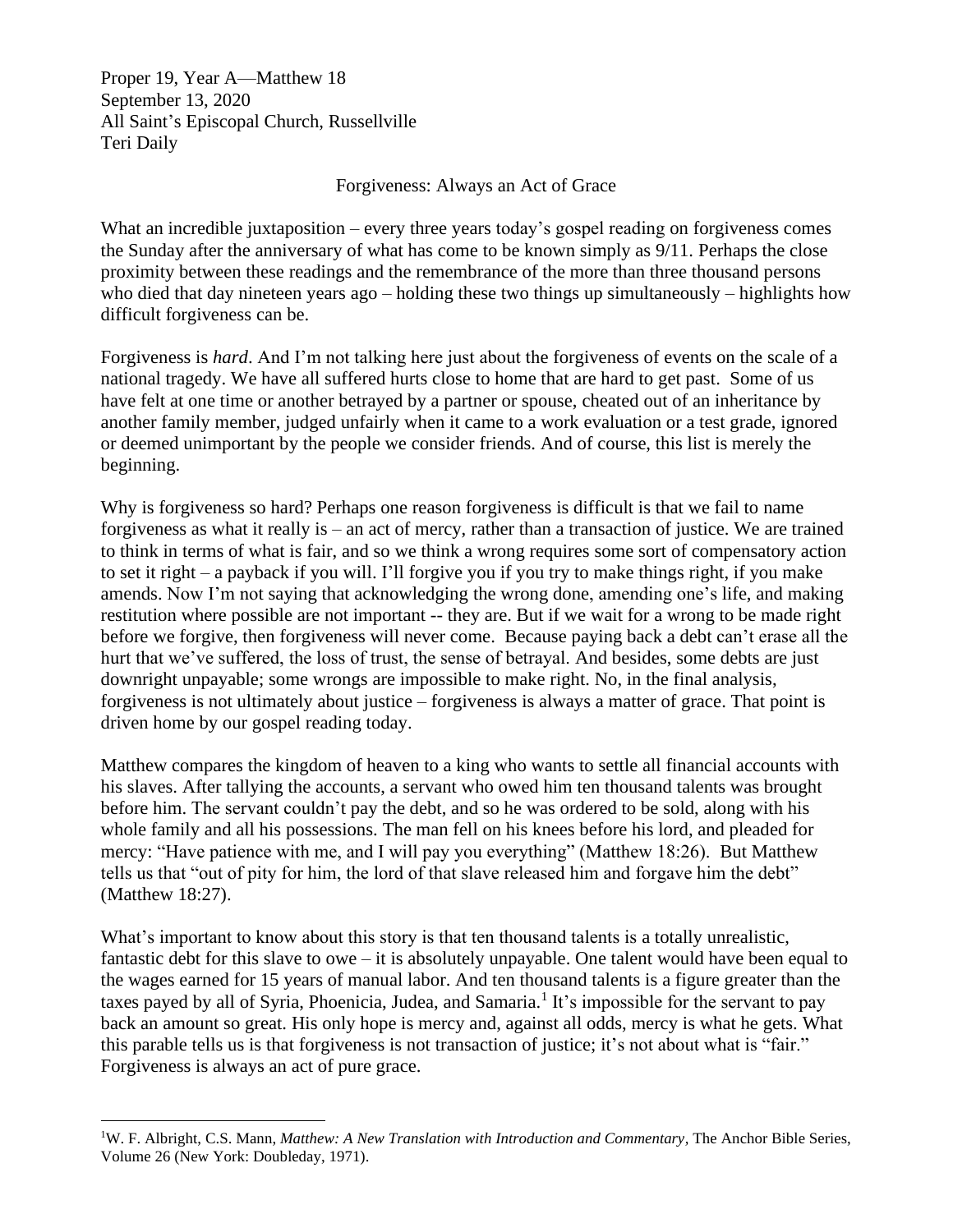We often lose sight of this, and so we fall into the trap of thinking that we can somehow deserve or earn God's favor towards us – that if we live a good life, love other people, and follow the Ten Commandments (or at least some of them), God will love us and take care of us. That's just how the equation works. And so when we fall into sin, as we inevitably do, we think maybe we can make up for it. Do fifteen good deeds, twenty hours of community service, six consecutive weeks of making it to church on time. But the truth is that God's forgiveness is not something we earn  $-i\mathbf{t}'s$ pure grace.

Acknowledging our inability to earn God's forgiveness is not a matter of perseverating on our sinfulness; instead, it is about naming as real the unlimited mercy of God. And when we focus on that abundant mercy that God has for us, we're much more able to extend that mercy to others as well. We see ourselves as those in need of mercy and forgiveness, standing alongside all of our brothers and sisters who are also in need of mercy and forgiveness. It's this relationship that lies at the root of our ability to forgive one another.

I'm reminded of a researcher who worked with Protestant and Catholic children in Ireland to promote forgiveness. The thought was that if the children of that country could learn to forgive past wrongs perpetrated by one side against the other, then maybe there could be peace there one day. As part of learning how to forgive, children were asked to think about a time when someone hurt their feelings or wasn't very nice to them. The children then put on a pair of glasses called forgiveness glasses and were asked to see things differently. Instead of seeing the wrong done, they were asked to see the person who did it. In other words, see the relationship, not just the action that was done. I think this is how Christians must approach forgiveness. We see each other as children of God, as brothers and sisters all standing before God – all loved and all in need of mercy. That image is the beginning of forgiveness.

While God does love all of us, I don't mean to suggest that our forgiveness of one another is always associated with feelings of love. Theologian Marjorie Suchocki defines forgiveness as simply wishing the well-being of the other person, wanting wholeness and healing for him or her. While seeing the person who has wronged us as a fellow child of God may not convert us to a cozy feeling of love, it *can* cultivate in us a desire for their well-being. It can shift the way we remember the past event and free us to live more fully into the future.<sup>2</sup>

After 9/11 happened, Osama bin Laden was called by some "the evil one." One day a child came into a Catechesis of the Good Shepherd Sunday School class where the children had been studying the parable of the Good Shepherd. In one of the gospels stories, the shepherd leaves the flock of ninety-nine sheep to go and search for the one sheep that is lost. It's a story of that one sheep's great worth, and of God's immense mercy and love. It's a story the children knew well. And so when that child in the Catechesis class called Osama bin Laden "the evil one", her teacher simply said quietly, "Oh, then would you say that Osama bin Laden is a lost sheep?" Suddenly everything changed, because all the children knew that the story of the lost sheep is really also a story about them, about me, about you.

Seeing ourselves as children of God, as brothers and sisters standing together in need of the love and mercy of God, may well be the beginning of forgiveness. So, name as real the unlimited mercy of God, claim the forgiveness that's there for you, and then pass it on to others – knowing that the mercy that exists for you, belongs to them as well. That's how the kingdom of God spreads.

<sup>2</sup> Marjorie Hewitt Suchocki, *The Fall to Violence: Original Sin in relational Theology* (New York: Continuum, 1995).